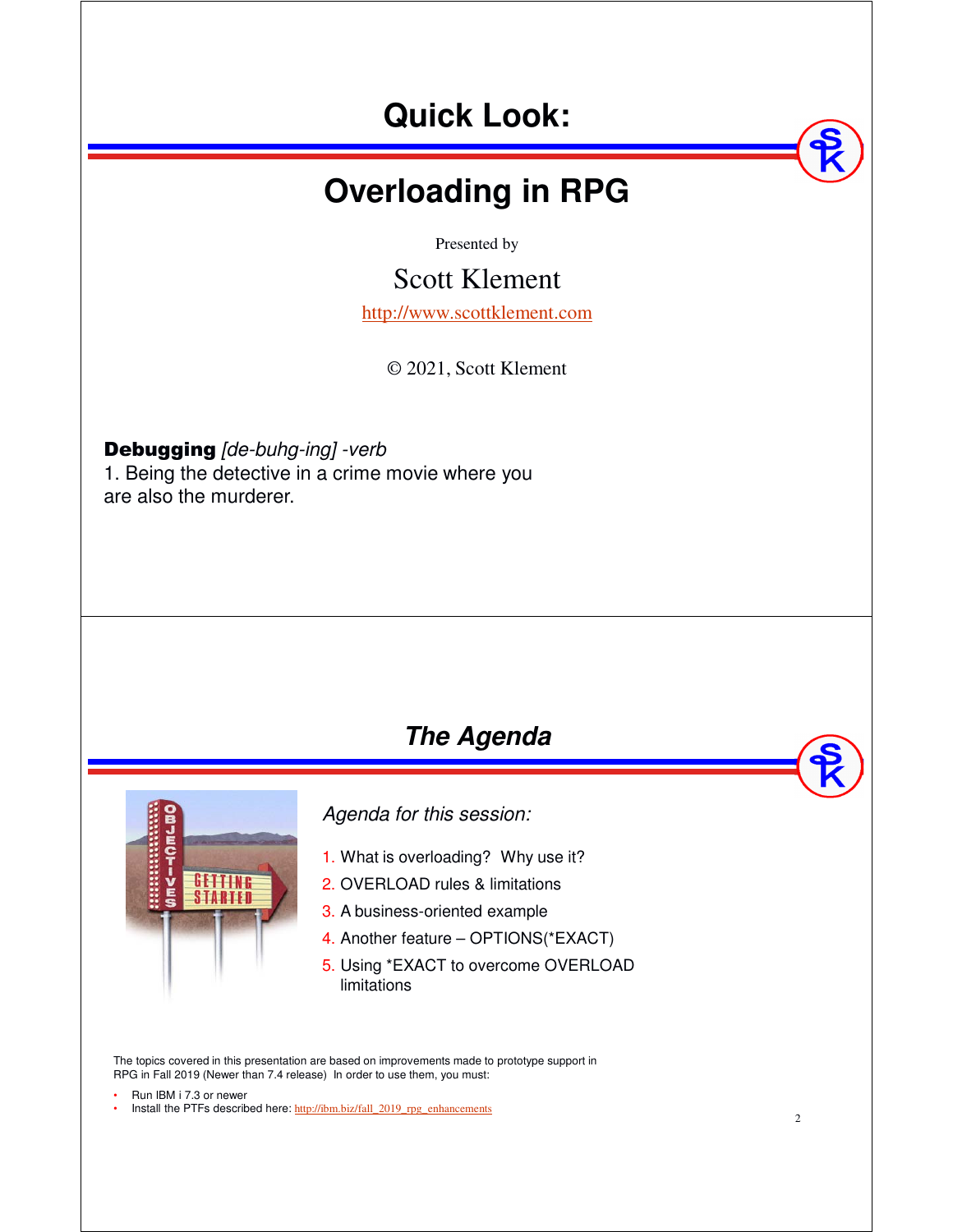Overloading allows a language (such as RPG) to select between multiple routines based on the parameter list.

```
X = MyRoutine( charVariable );
```

```
X = MyRoutine( numVariable );
```
Example: Two different routines both called as MyRoutine(), but they have different parameter lists.

Why?

- Sometimes the same thing might be done with different ways, such as retrieving a customer by their name vs. their account number.
- Naming them the same thing means callers only have to remember one name.
- Since the names are the same, RPG determines which routine to call based on its parameter list.
- Therefore, the parameter lists must be different.

### *Overload: Basic Example*

| $dcl-pi *n$ varchar $(100);$<br>dateParm DATE CONST;<br>$end-pi$ ;                                                                                                                         | Three different procedures that format<br>strings.                                          |
|--------------------------------------------------------------------------------------------------------------------------------------------------------------------------------------------|---------------------------------------------------------------------------------------------|
| return %char(dateParm:*ISO);                                                                                                                                                               | format date formats a date into a string                                                    |
| end-proc;                                                                                                                                                                                  | format time formats a time into a string                                                    |
| dcl-proc format_time;<br>$dcl-pi *n$ varchar $(100);$<br>timeParm TIME const;<br>$end-pi$ ;                                                                                                | format message looks up a message in a<br>message file, formats it, and returns a<br>string |
| return %char(timeParm:*HMS:);<br>end-proc;                                                                                                                                                 | It would be nice if they could all be called<br>lust format                                 |
| dcl-proc format message;<br>$dcl-pi *n$ VARCHAR $(100)$ ;<br>msgid<br>CHAR(7)<br>CONST;<br>replacement_text VARCHAR(100) CONST OPTIONS(*NOPASS);<br>message file<br>char(20)<br>$end-pi$ ; | CONST OPTIONS (*NOPASS);                                                                    |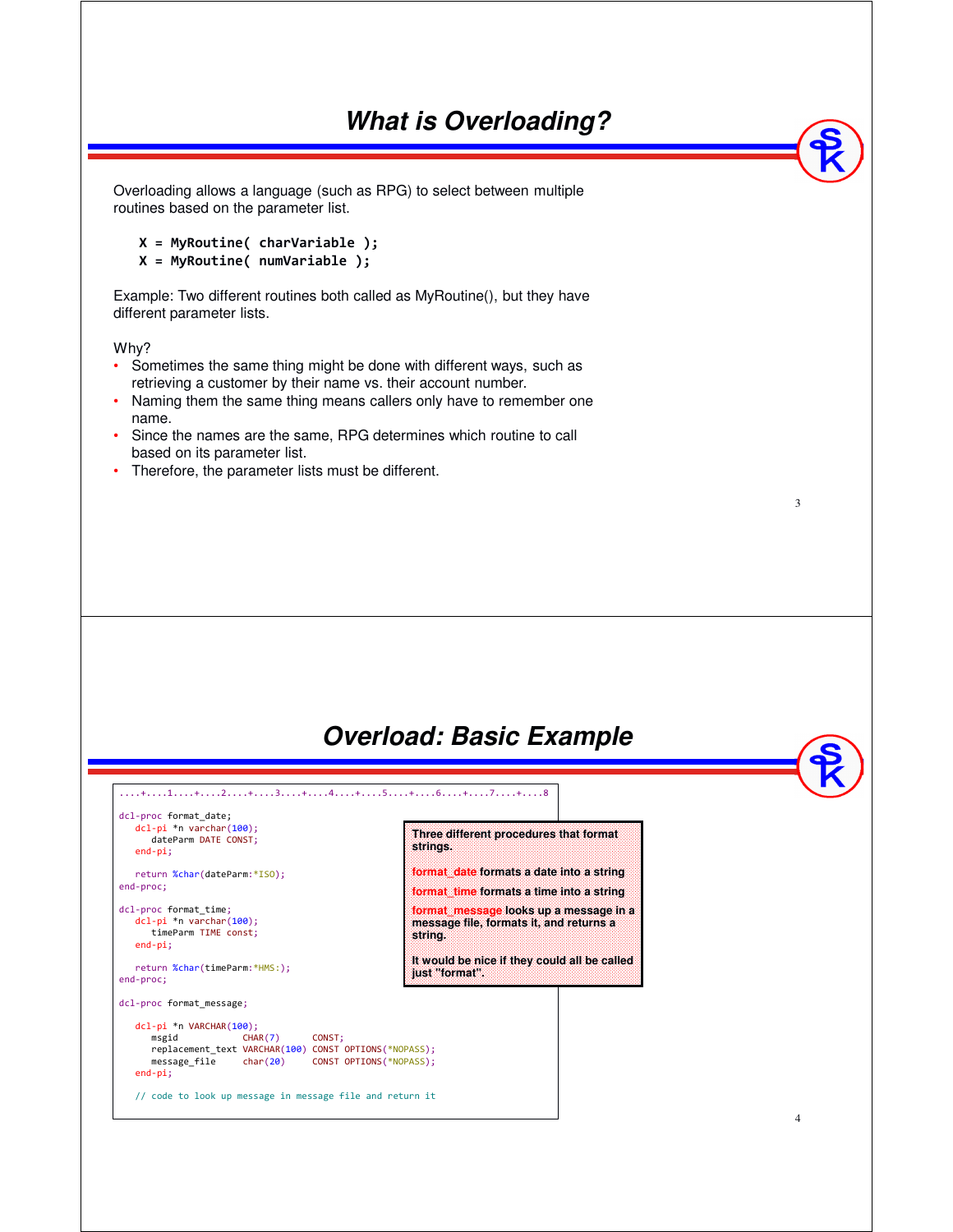### *Overload: Basic Example*

|                                                                                                            |     | $\ldots, \ldots, 1, \ldots, \ldots, 2, \ldots, \ldots, 3, \ldots, \ldots, 4, \ldots, \ldots, 5, \ldots, \ldots, 6, \ldots, \ldots, 7, \ldots, \ldots, 8$ |
|------------------------------------------------------------------------------------------------------------|-----|----------------------------------------------------------------------------------------------------------------------------------------------------------|
| DCL-PR format VARCHAR(100)                                                                                 |     | OVERLOAD( format time<br>: format date<br>: format message);                                                                                             |
| DCL-S result varchar(50);                                                                                  |     |                                                                                                                                                          |
| $result = format(%date())$ ;<br>$result = format(\%time())$ ; // 2<br>result = format('CPF2105' : 'PRDMAST | 1/1 | <b>OUSRSYS</b><br>FILE $'$ ): // 3                                                                                                                       |

Using overloading all can be called as "format"

- #1 calls format\_date because the parameter is a date
- #2 calls format\_time because the parameter is a time
- #3 calls format\_message because there are 2 character parameters. *(the third parameter had options(\*nopass) so was optional.)*

### *Overloading: Rules & Limitations*

....+....1....+....2....+....3....+....4....+....5

DCL-PR format date VARCHAR(100); dateParm DATE CONST; END-PR;

DCL-PR format\_time VARCHAR(100); timeParm TIME CONST; END-PR;

DCL-PR format\_message VARCHAR(100);<br>msgid CHAR(7) CONST;  $msgid$  CHAR $(7)$ rpltext VARCHAR(100) CONST OPTIONS(\*NOPASS);<br>msgfile CHAR(20) CONST OPTIONS(\*NOPASS); CONST OPTIONS(\*NOPASS); END-PR;

DCL-PR format VARCHAR(100) OVERLOAD( format\_time : format\_date : format\_message);

#### Overloading Rules:

- An overload prototype has no corresponding END-PR
- The OVERLOAD keyword provides a list of "candidate" prototypes. (These must be defined elsewhere.)
- All candidates must have the same return type
- For each call, RPG will try to call each prototype in the list. It will use the first one that could be called (according to the compiler's rules for calling a prototype)
- Remember: Prototypes allow character variables larger than those defined, and keywords like CONST and VALUE can allow a prototype to be used even if the parameters do not match exactly.

// 'CPF2105' is character, so would give an error calling format\_time // 'CPF2105' is character, so would give an error calling format\_date // ...but... 'CPF2105' and 'PRDMAST...' would be valid parameters for format\_message.

result = format('CPF2105' : 'PRDMAST QUSRSYS FILE ');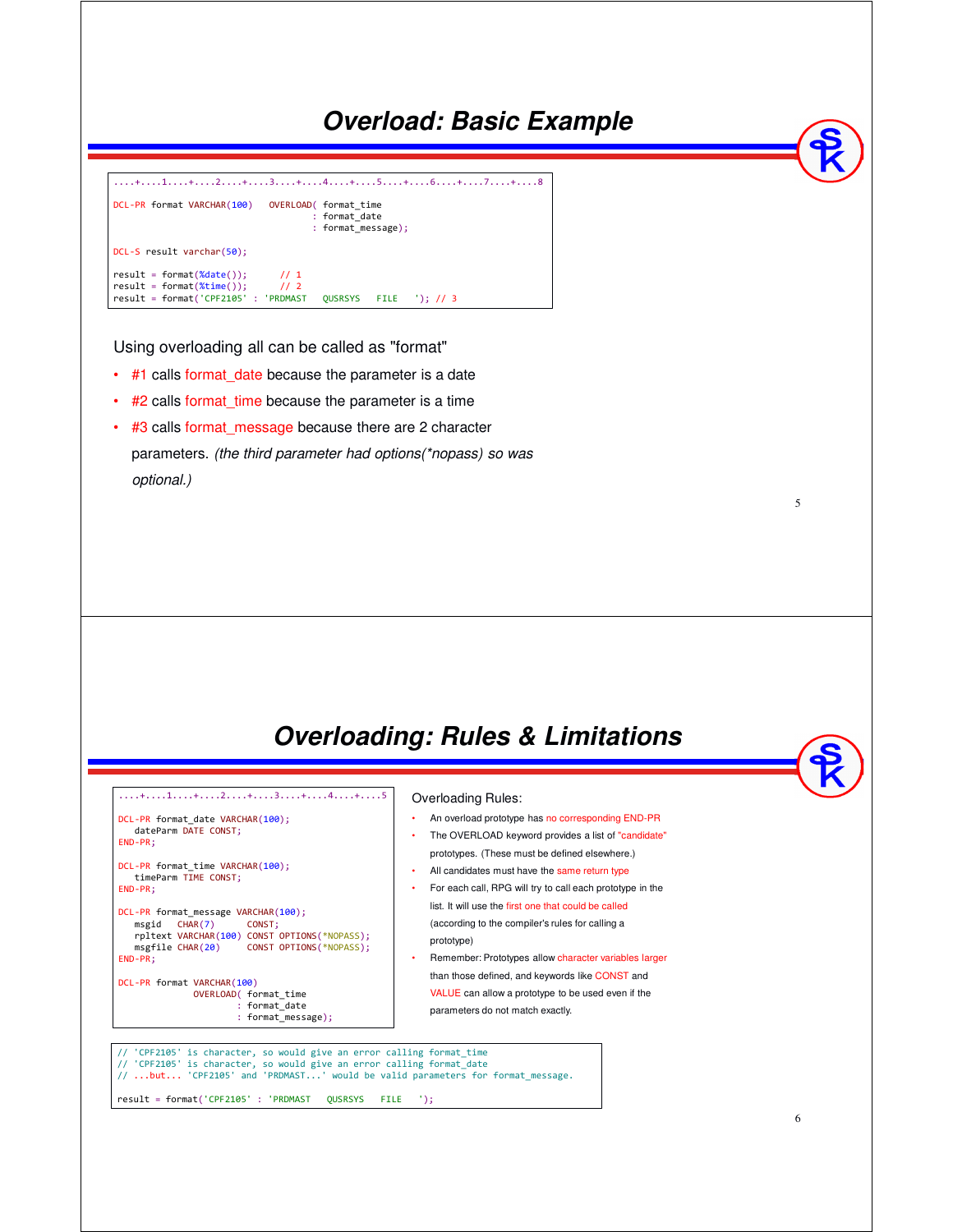### *Getting Overload Details*

The RPG compiler can provide details

- Add the RPG preprocessor directive "/OVERLOAD DETAIL"
- The compile listing will show the errors that would occur for each candidate prototype
- Then it will tell you which candidate was selected for a given call.

. 888132 /OVERLOAD DETAIL 000133<br>000134  $result = format( $\text{Value}())$ );$ . . DETAILED DETERMINATION FOR CALLS TO FORMAT CALL AT STATEMENT 000134 COLUMN 10 ERROR MESSAGES ISSUED FOR PARAMETER 1 FOR FORMAT\_TIME<br>\*RNF7536 30 000134 The type of parameter 1 specified fo \*RNF7536 30 000134 The type of parameter 1 specified for the call does not match the prototype. ERROR MESSAGES ISSUED FOR PARAMETER 1 FOR FORMAT\_MESSAGE \*RNF7536 30 0 000134 The type of parameter 1 specified for 1 000134 The type of parameter 1 specified for the call does not match the prototype. SELECTED PROTOTYPE: FORMAT\_DATE

### *Business Example (1 of 3)*

The "format" example was for formatting a string, something less common in a business example. For this example, I'll show something more common in a business scenario: retrieving a customer record.



As you can see, getCustomer can retrieve a record by the customer's name or account number.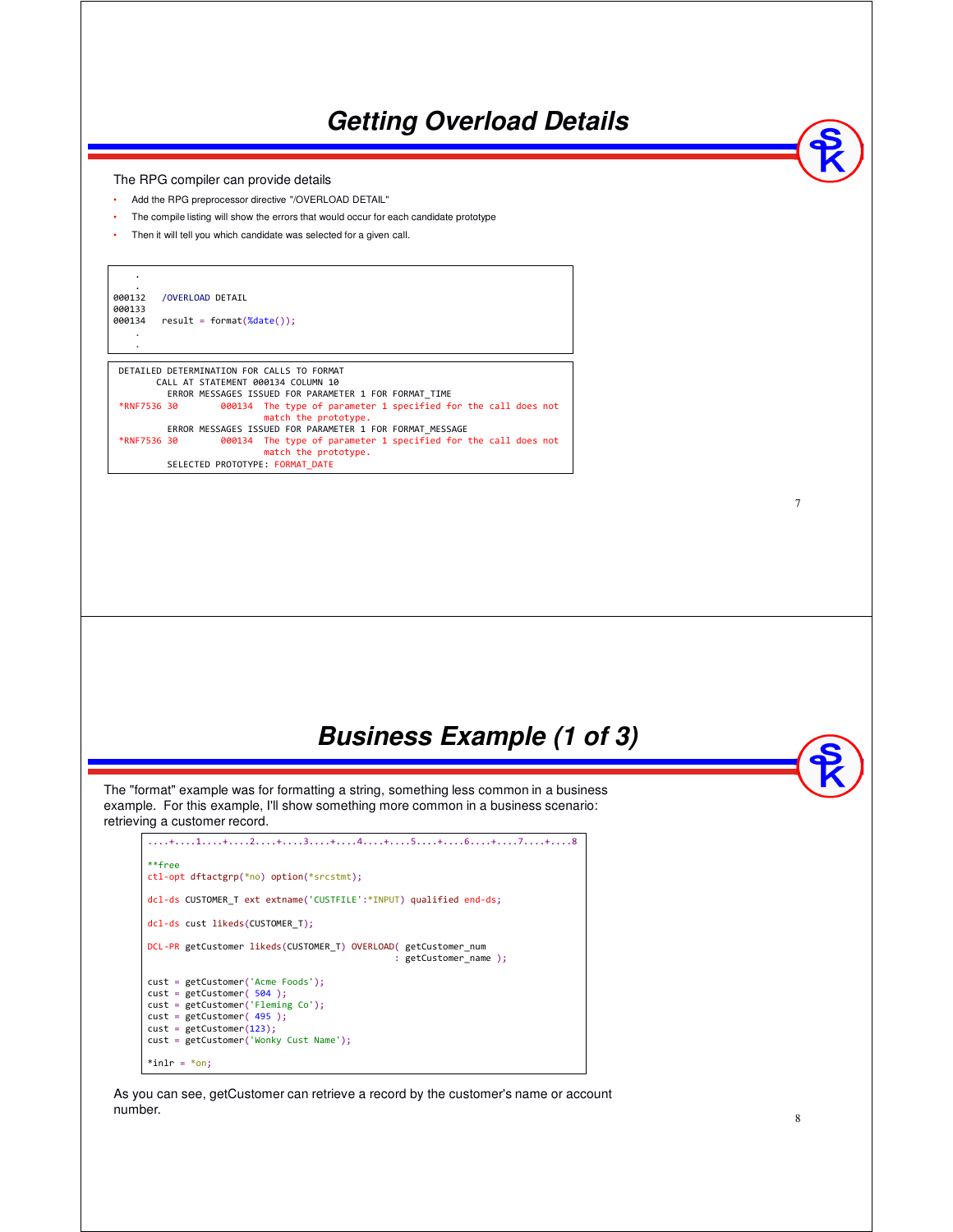### *Business Example (2 of 3)*

The OVERLOAD keyword listed two prototypes, getCustomer\_num and getCustomer\_name. Here is the code for getCustomer\_num.

| $\ldots, \ldots, 1, \ldots, \ldots, 2, \ldots, \ldots, 3, \ldots, \ldots, 4, \ldots, \ldots, 5, \ldots, \ldots, 6, \ldots, \ldots, 7, \ldots, \ldots, 8$ |
|----------------------------------------------------------------------------------------------------------------------------------------------------------|
| dcl-proc getCustomer num;                                                                                                                                |
| dcl-pi *n likeds(CUSTOMER T);<br>inCustNo packed(5: 0) value;<br>$end-pi$ ;                                                                              |
| dcl-f CUSTFILE disk keyed static;<br>dcl-ds CUSTREC likeds(CUSTOMER T);                                                                                  |
| chain inCustNo CUSTFILE CUSTREC;<br>if not %found;<br>reset CUSTREC;<br>endif;                                                                           |
| return CUSTREC;                                                                                                                                          |
| end-proc;                                                                                                                                                |

### *Business Example (3 of 3)*

The OVERLOAD keyword listed two prototypes, getCustomer\_num and getCustomer\_name. Here is the code for getCustomer\_name.

```
....+....1....+....2....+....3....+....4....+....5....+....6....+....7....+....8 
dcl-proc getCustomer_name;
  dcl-pi *n likeds(CUSTOMER_T);
    inName varchar(30) const;
  end-pi;
   dcl-f CUSTFILEL1 disk keyed static;<br>dcl-ds CUSTRECL1 likerec(CUSTFILEF:*<u>INPUT);</u><br>dcl-ds CUSTREC likeds(CUSTOMER_T);
  chain (inName) CUSTFILEL1 CUSTRECL1;
  if not %found;
    reset CUSTREC;
  else;
    eval-corr CUSTREC = CUSTRECL1;
  endif;
  return CUSTREC;
end-proc;
```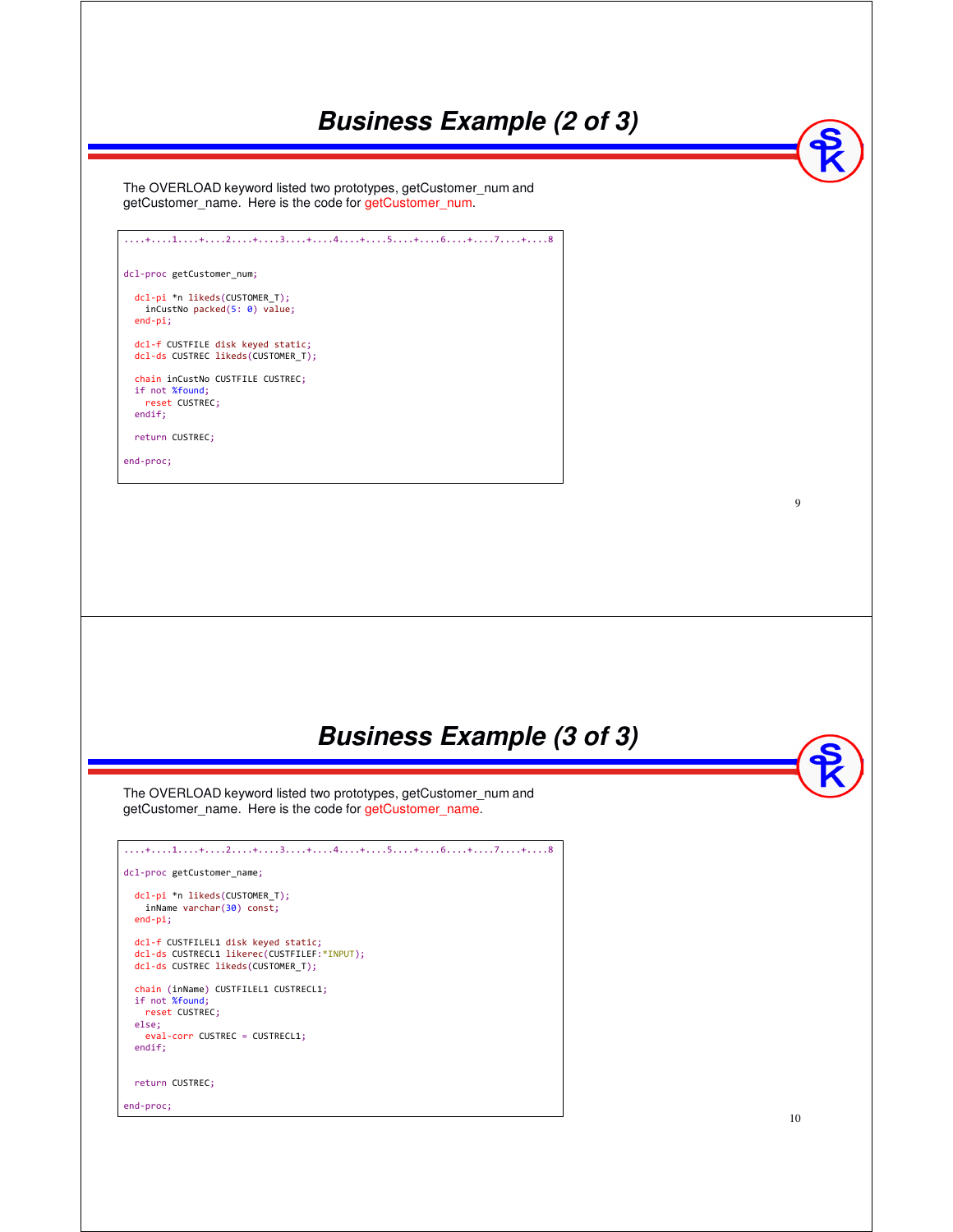#### 11 *Overloading: Problem (1 of 2)* The getCustomer example worked because a character string can't be passed to a numeric parameter, and vice-versa. But what if I wanted to look up a customer a different way that also took a character parameter? ....+....1....+....2....+....3....+....4....+....5 dcl-proc getCustomer\_contact; dcl-pi \*n likeds(CUSTOMER\_T);  $\frac{1}{2}$  in  $\frac{1}{2}$  in  $\frac{1}{2}$   $\frac{1}{2}$   $\frac{1}{2}$   $\frac{1}{2}$   $\frac{1}{2}$   $\frac{1}{2}$   $\frac{1}{2}$   $\frac{1}{2}$   $\frac{1}{2}$   $\frac{1}{2}$   $\frac{1}{2}$   $\frac{1}{2}$   $\frac{1}{2}$   $\frac{1}{2}$   $\frac{1}{2}$   $\frac{1}{2}$   $\frac{1}{2}$   $\frac{1}{2}$   $\frac{1}{2}$   $\frac{1$ end-pi; dcl-f CUSTFILEL2 disk keyed static; dcl-ds CUSTRECL2 likerec(CUSTFILEF:\*INPUT); dcl-ds CUSTREC likeds(CUSTOMER\_T); chain (inContact) CUSTFILEL2 CUSTRECL2; if not %found; reset CUSTREC; else; eval-corr CUSTREC = CUSTRECL2; endif; return CUSTREC; end-proc; This example looks up a customer by their contact name (vs. the name of the business) Notice that getCustomer\_contact and getCustomer\_name accept a character parameter. What will happen?

### *Overloading: Problem (2 of 2)*

The getCustomer example worked because a character string can't be passed to a numeric parameter, and vice-versa.

But what if I wanted to look up a customer a different way that also took a character parameter?

....+....1....+....2....+....3....+....4....+....5....+....6....+....7....+....8 000107 DCL-PR getCustomer likeds(CUSTOMER\_T) OVERLOAD( getCustomer\_num : getCustomer\_name : getCustomer\_contact ); . . 000111 cust = getCustomer('Acme Foods'); 000112 cust = getCustomer( 504 ); 000113 cust = getCustomer('George Smith'); . . \*RNF0203 30 000111 PROTOTYPES GETCUSTOMER\_NAME AND GETCUSTOMER\_CONTACT BOTH MATCH THE CALL; FIRST MATCH ASSUMED. \*RNF0203 30 000113 PROTOTYPES GETCUSTOMER\_NAME AND GETCUSTOMER\_CONTACT BOTH MATCH THE CALL; FIRST MATCH ASSUMED.

Oops, now neither of them works! The compile fails with the Sev 30 error.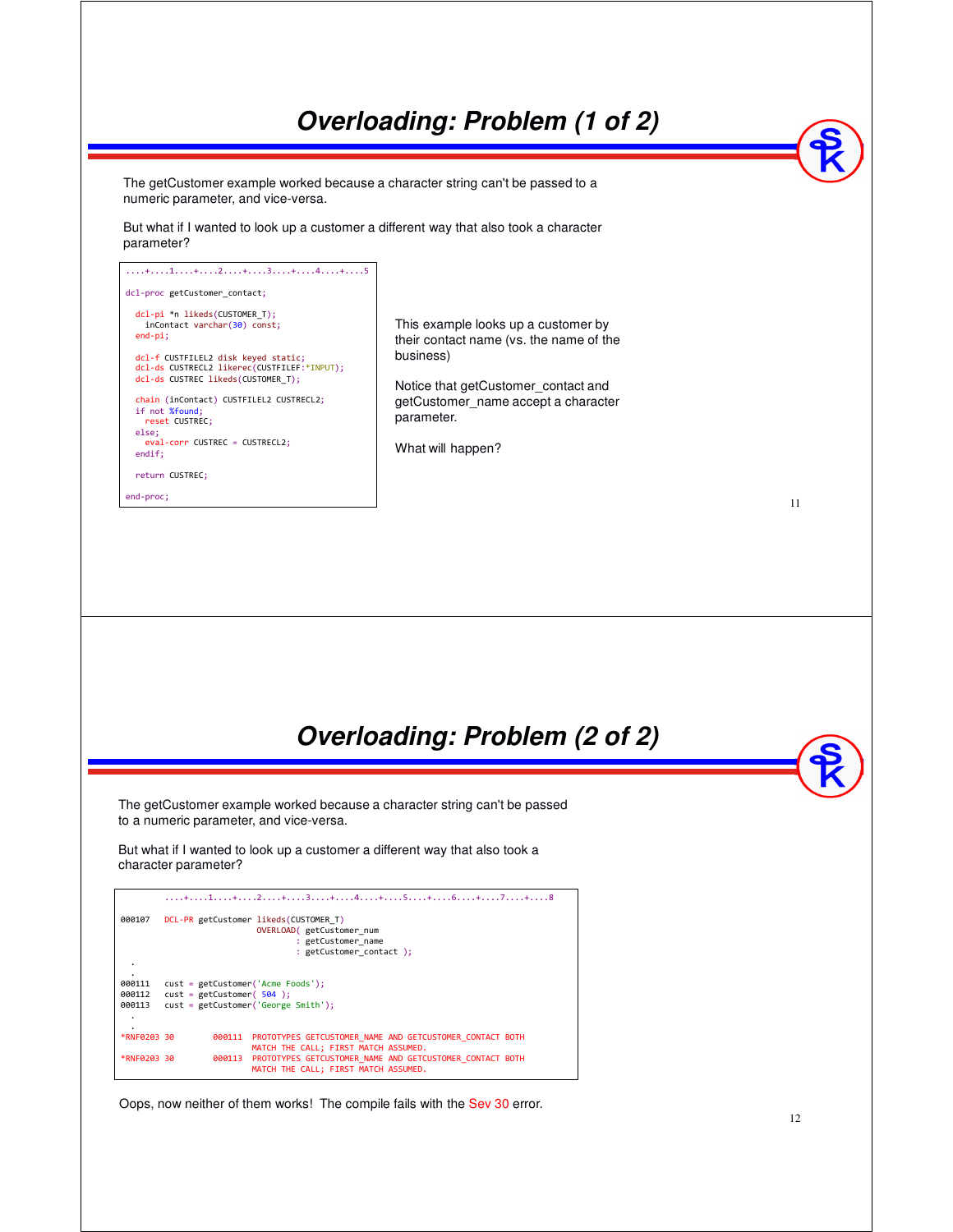### *Problem: Discussion*

Since both getCustomer\_name and getCustomer\_contact would match, the preceding example doesn't work.

*Even if the two character parameters were different lengths, it wouldn't work because prototypes allow a longer character field to be used in place of a shorter one!*

As you might imagine, this severely limits the value of the OVERLOAD capability. A lot of the times we have different parameters, but they are the same data type.

Thankfully, the same update of RPG that provides the OVERLOAD capability also provides another new feature that we can use to help us: OPTIONS(\*EXACT)

### *OPTIONS(\*EXACT)*

**OPTIONS(\*EXACT)** is a keyword placed on a parameter in a prototype.

#### Without **OPTIONS(\*EXACT)**

- You can pass character variables longer than the definition on the prototype
- You can pass different data structures than the one shown on the prototype.

#### With **OPTIONS(\*EXACT)**

- The size of character strings must match
- A data structure must be related via LIKEDS to the same data structure defined on the prototype.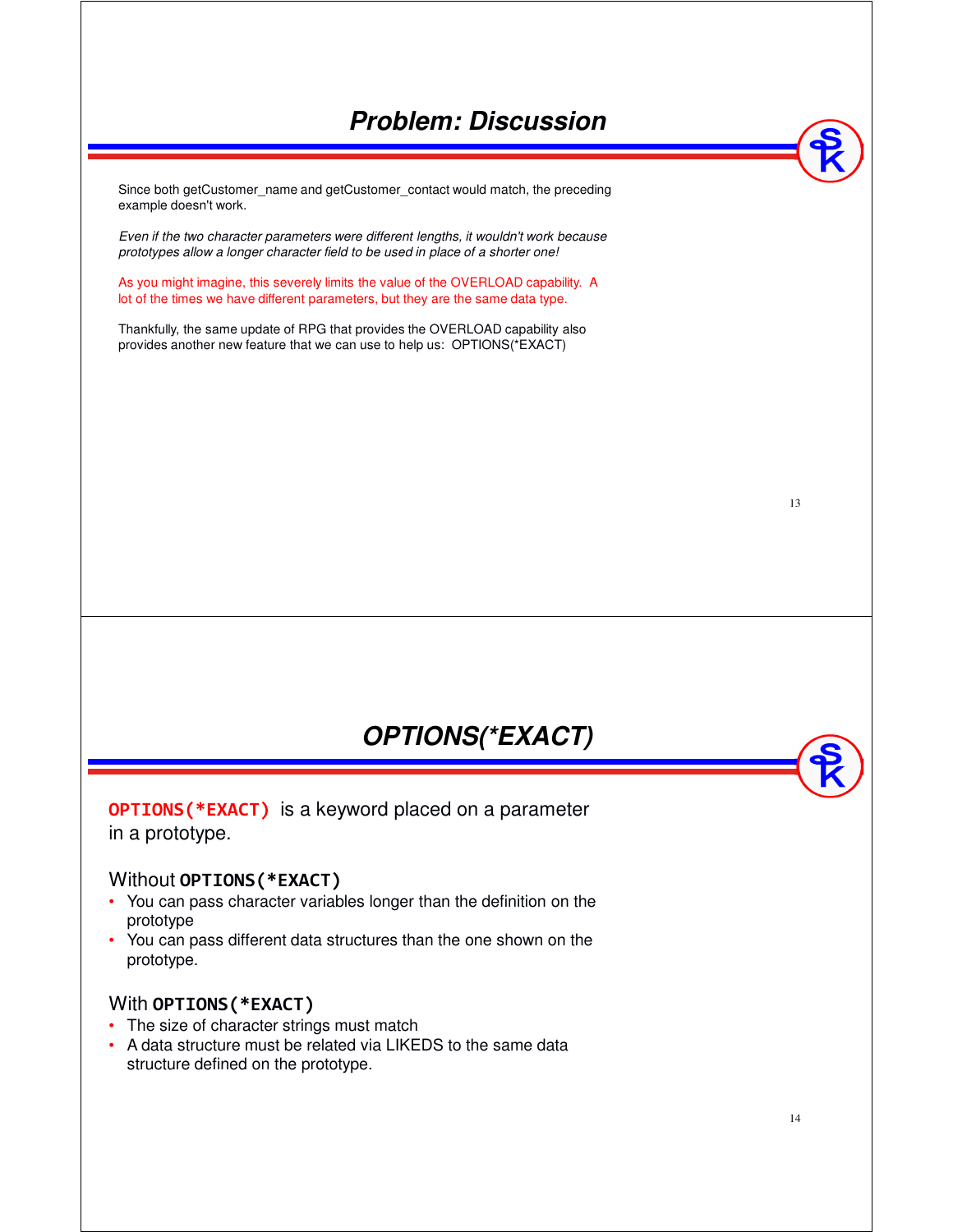### *OPTIONS(\*EXACT) Example*

Without OPTIONS(\*EXACT) you can pass variables longer than the prototype. With OPTIONS(\*EXACT) they must match.

| $dcl-pr$ $p1$ ;<br>parm5 $char(5)$ ; | $\dots$ + $\dots$ 1 $\dots$ + $\dots$ 2 $\dots$ + $\dots$ 3 $\dots$ + $\dots$ 3 $\dots$ + $\dots$ 4 $\dots$ + $\dots$ 5 $\dots$ + $\dots$ 6 $\dots$ + $\dots$ 7 $\dots$ + $\dots$ 8 |
|--------------------------------------|-------------------------------------------------------------------------------------------------------------------------------------------------------------------------------------|
| $end-pr$ ;                           |                                                                                                                                                                                     |
| $dcl-pr$ $p2$ ;<br>$end-$            | parm5Exact char(5) OPTIONS(*EXACT);                                                                                                                                                 |
|                                      | $dcl-s$ fld10 $char(10)$ inz('abcdefghij');                                                                                                                                         |
|                                      | $p1$ (f1d10); // Works! You can pass CHAR(10) for CHAR(5)<br>p2 (f1d10); // Error! Can't pass CHAR(10) to char(5) due to *EXACT                                                     |

### *OPTIONS(\*EXACT) Example*

With OPTIONS(\*EXACT) a data structure must be related via LIKEDS to the one on the prototype, or it will not be allowed.

|                                                                                                               | $\ldots, \ldots, 1, \ldots, \ldots, 2, \ldots, \ldots, 3, \ldots, \ldots, 4, \ldots, \ldots, 5, \ldots, \ldots, 6, \ldots, \ldots, 7, \ldots, \ldots, 8$                         |
|---------------------------------------------------------------------------------------------------------------|----------------------------------------------------------------------------------------------------------------------------------------------------------------------------------|
| dcl-ds Name qualified;<br>name $\text{varchar}(30)$ ;<br>$end-ds$ ;<br>contact varchar $(30)$ ;<br>$end-ds$ ; | dcl-ds Contact qualified;                                                                                                                                                        |
| $dcl-pr$ $p1$ ;<br>$end-pr;$                                                                                  | myParm likeds(Name) const options(*exact);                                                                                                                                       |
|                                                                                                               | p1(Name); // Works! Name matches the LIKEDS.                                                                                                                                     |
|                                                                                                               | $p1(Context);$ // Fails with the error message below because its not<br>// related to 'Name' via LIKEDS - it doesn't matter that<br>// Name & Contact share the same data types! |
|                                                                                                               | *RNF0203 THE TYPE AND ATTRIBUTES OF THE VALUE OR CONST PARAMETER 1<br>DO NOT MEET THE OPTION(*EXACT) REQUIREMENTS.                                                               |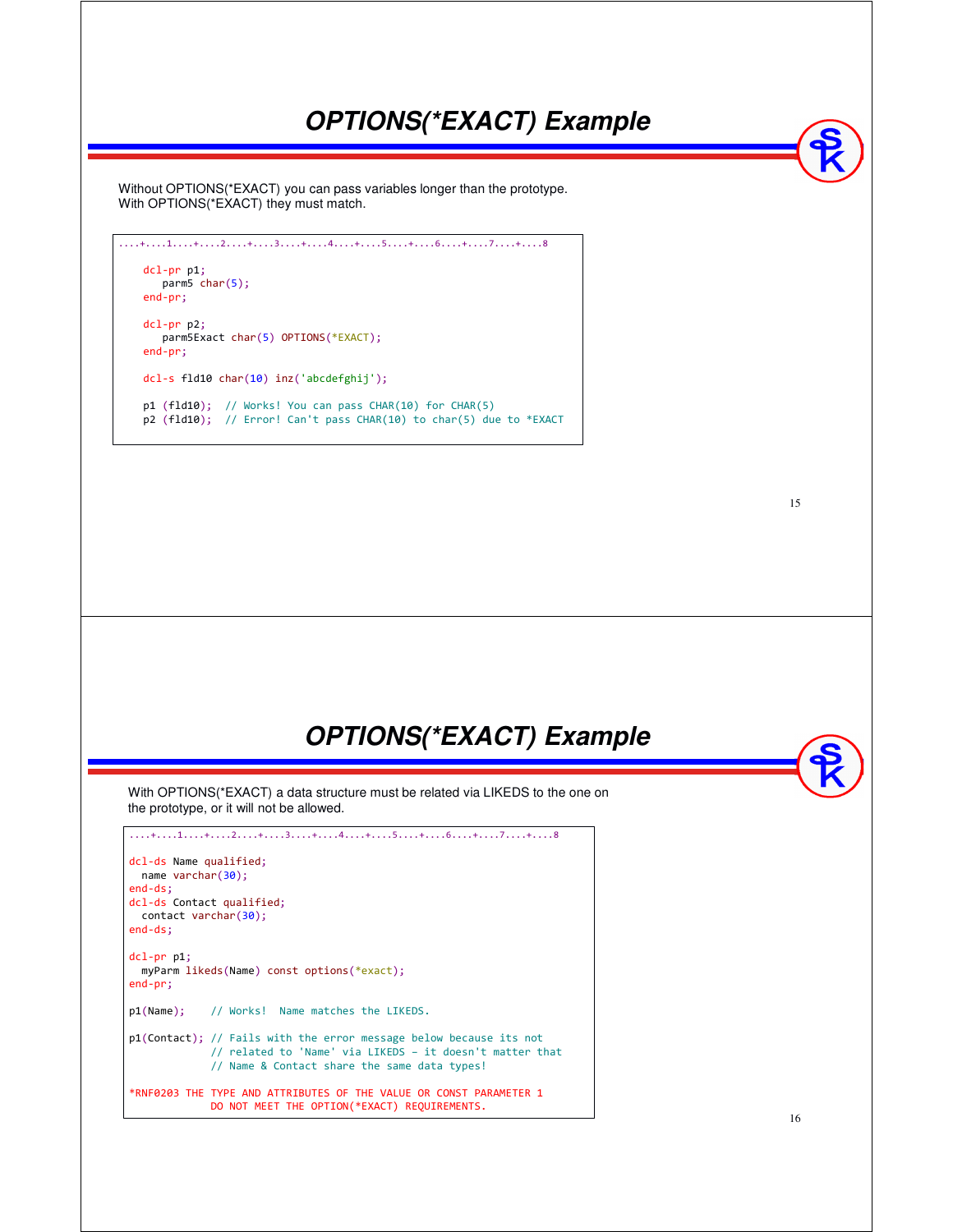### *\*EXACT with Overloading*

#### To Review:

- OVERLOAD tries each prototype listed to find one that works.
- OPTIONS(\*EXACT) "tightens" parameter checking on a prototype.

Therefore, if OVERLOAD and \*EXACT are used together:

- Different data structures let us differentiate different candidate prototypes.
- Different size character fields can also be used to differentiate candidate prototypes.

## *Overload with \*EXACT Example*

| $\dots$ + $\dots$ 1 $\dots$ + $\dots$ 2 $\dots$ + $\dots$ 3 $\dots$ + $\dots$ 4 $\dots$ + $\dots$ + $\dots$ 5 | To solve the contact name problem, you              |  |
|---------------------------------------------------------------------------------------------------------------|-----------------------------------------------------|--|
| dcl-ds Contact t qualified template;                                                                          | can use *FXACT with I IKFDS.                        |  |
| data varchar $(30)$ ;                                                                                         |                                                     |  |
| $end-ds$ ;                                                                                                    |                                                     |  |
|                                                                                                               | Define a DS template (usually in a                  |  |
|                                                                                                               | copy book)                                          |  |
| dcl-proc getCustomer contact;                                                                                 | 2. Use LIKEDS on the prototype and PI               |  |
|                                                                                                               |                                                     |  |
| dcl-pi *n likeds(CUSTOMER T);<br>inContact likeds(Contact t) const options(*exact);                           | Use OPTIONS(*EXACT)<br>3.                           |  |
| $end-pi$ ;                                                                                                    | Call it with the data structure                     |  |
|                                                                                                               |                                                     |  |
| dcl-f CUSTFILEL2 disk keyed static;                                                                           | Thanks to options (*EXACT) it will now              |  |
| dcl-ds CUSTRECL2 likerec(CUSTFILEF:*INPUT);                                                                   |                                                     |  |
| dcl-ds CUSTREC likeds(CUSTOMER T);                                                                            | work!                                               |  |
| chain (inContact) CUSTFILEL2 CUSTRECL2;                                                                       |                                                     |  |
| if not %found;                                                                                                |                                                     |  |
| reset CUSTREC;                                                                                                | $\dots$ +1+2+3+4+5                                  |  |
| else;                                                                                                         |                                                     |  |
| $eval-corr$ CUSTREC = CUSTRECL2;                                                                              | $dcl-ds$ Contact likeds (Contact t);                |  |
| endif;                                                                                                        |                                                     |  |
|                                                                                                               |                                                     |  |
| return CUSTREC;                                                                                               |                                                     |  |
| end-proc;                                                                                                     | Contact.data = 'George Smith';                      |  |
|                                                                                                               | $\text{cust} = \text{getCustomer}(\text{Context});$ |  |
|                                                                                                               |                                                     |  |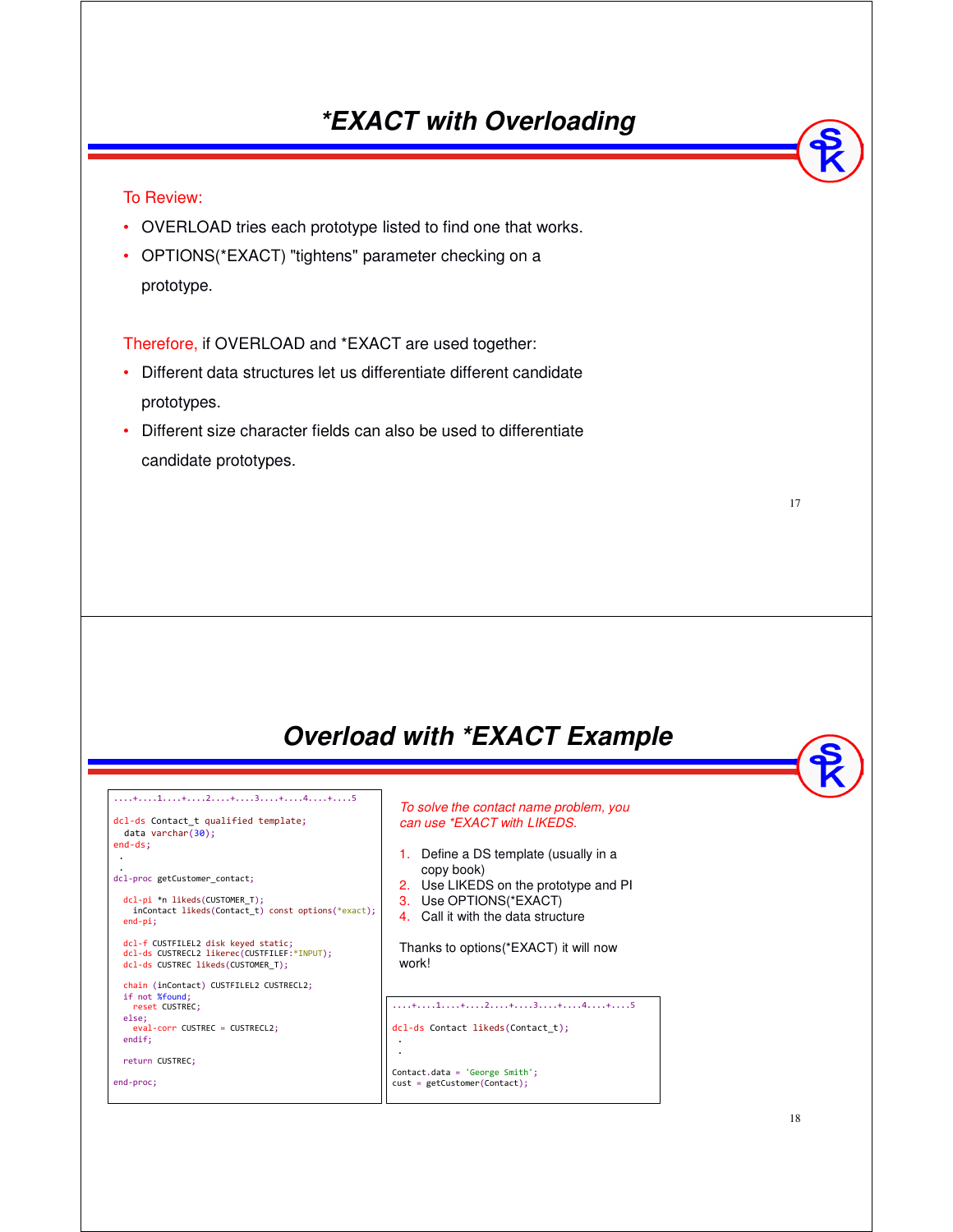### *Putting it All Together*

To reinforce what has been covered, I'll provide an example:

- A service program (\*SRVPGM) named GETCUSTR gets the customer record
- A copy book (GETCUST\_H) for the service program that includes the "custom data types" (data structure templates), the candidate prototypes and the overload prototype.
- A calling program (OVERLOAD6) that calls the service program

To compile this code:

- CRTRPGMOD MODULE(GETCUSTR)
- CRTSRVPGM SRVPGM(GETCUSTR) EXPORT(\*ALL) ACTGRP(\*CALLER)
- CRTRPGMOD MODULE(OVERLOAD6)
- CRTPGM PGM(OVERLOAD6) BNDSRVPGM(GETCUSTR) ACTGRP(\*NEW)

The code can be downloaded from www.scottklement.com/presentations or typed

from the examples on the following slides.

### *Copy Book GETCUST\_H*

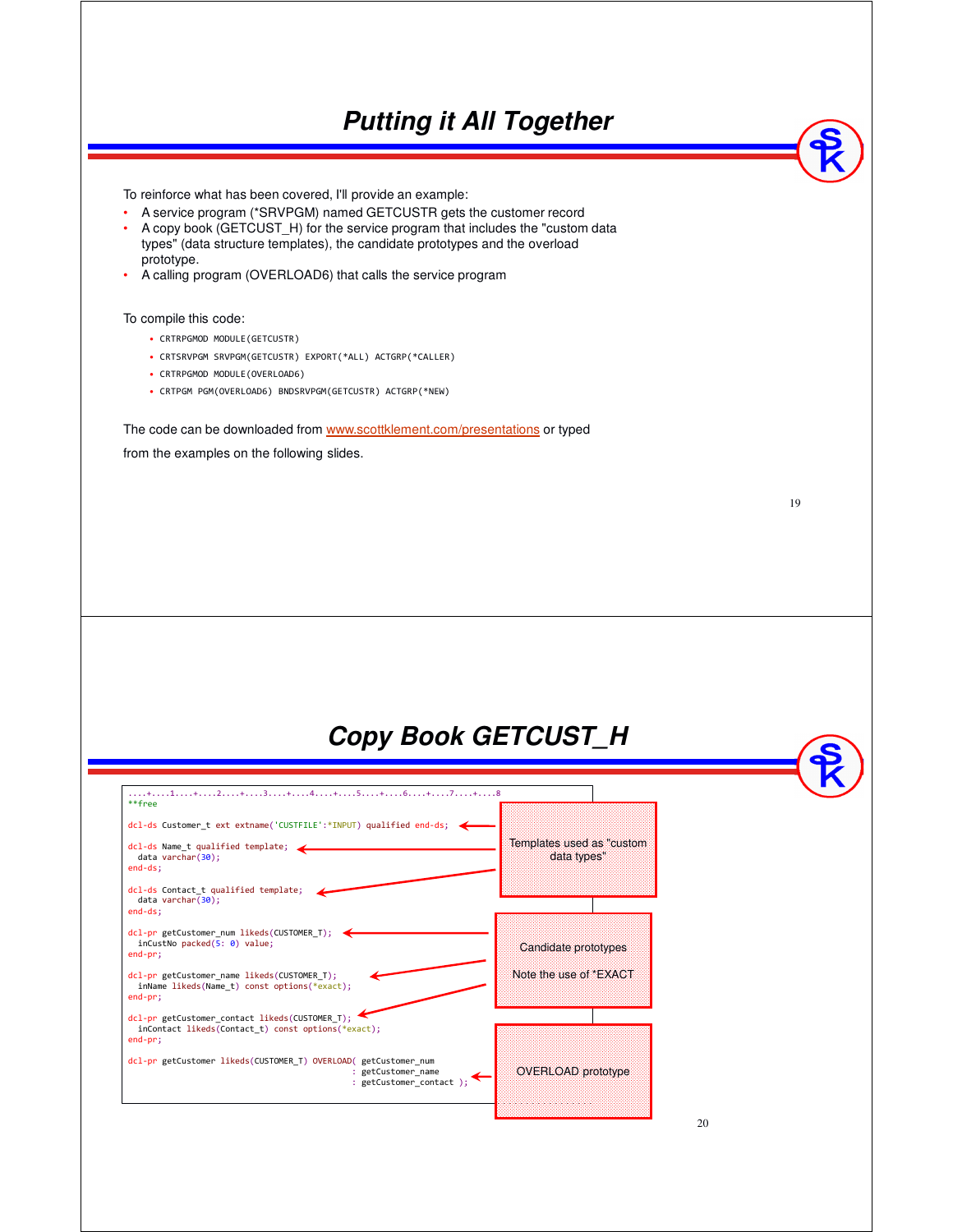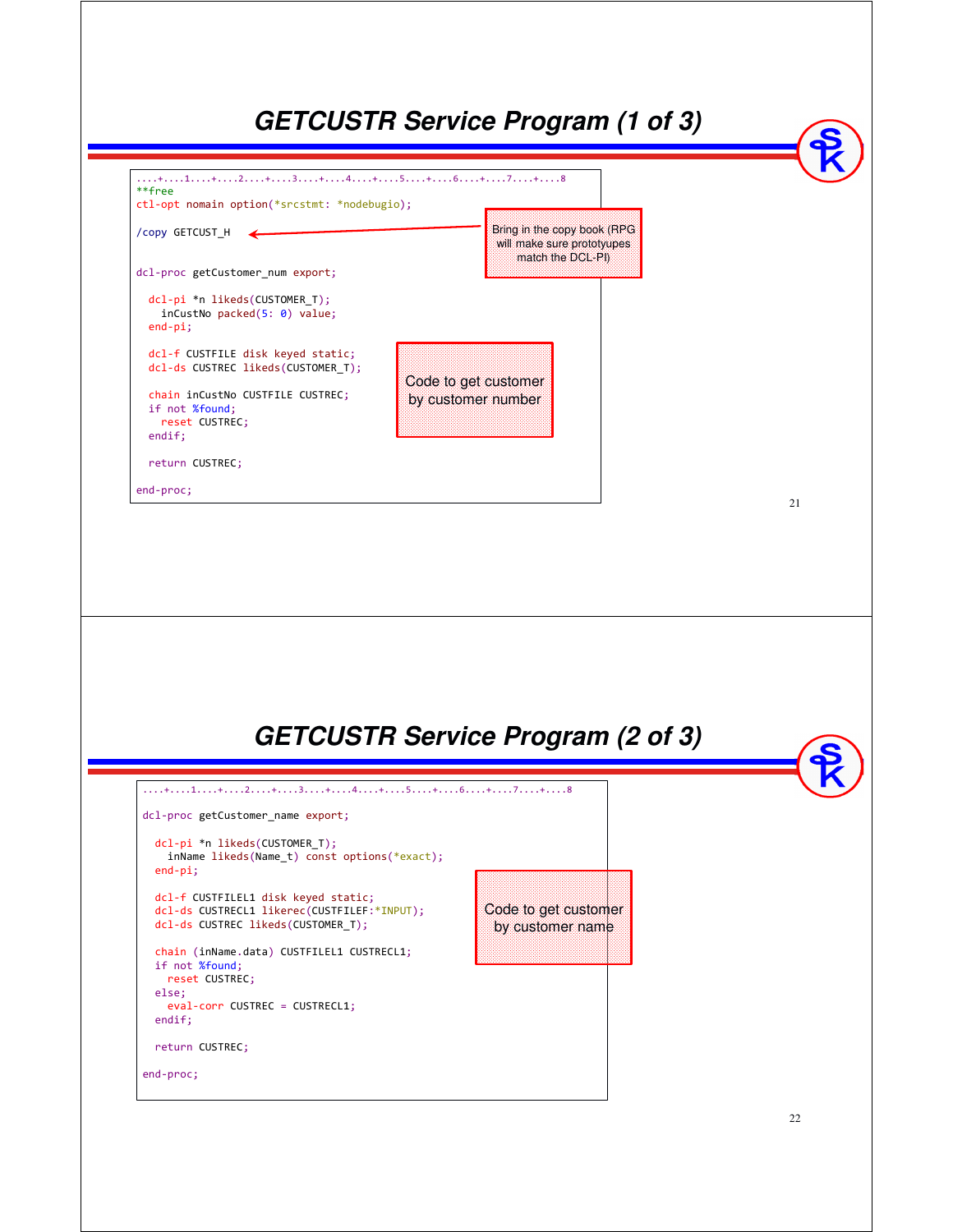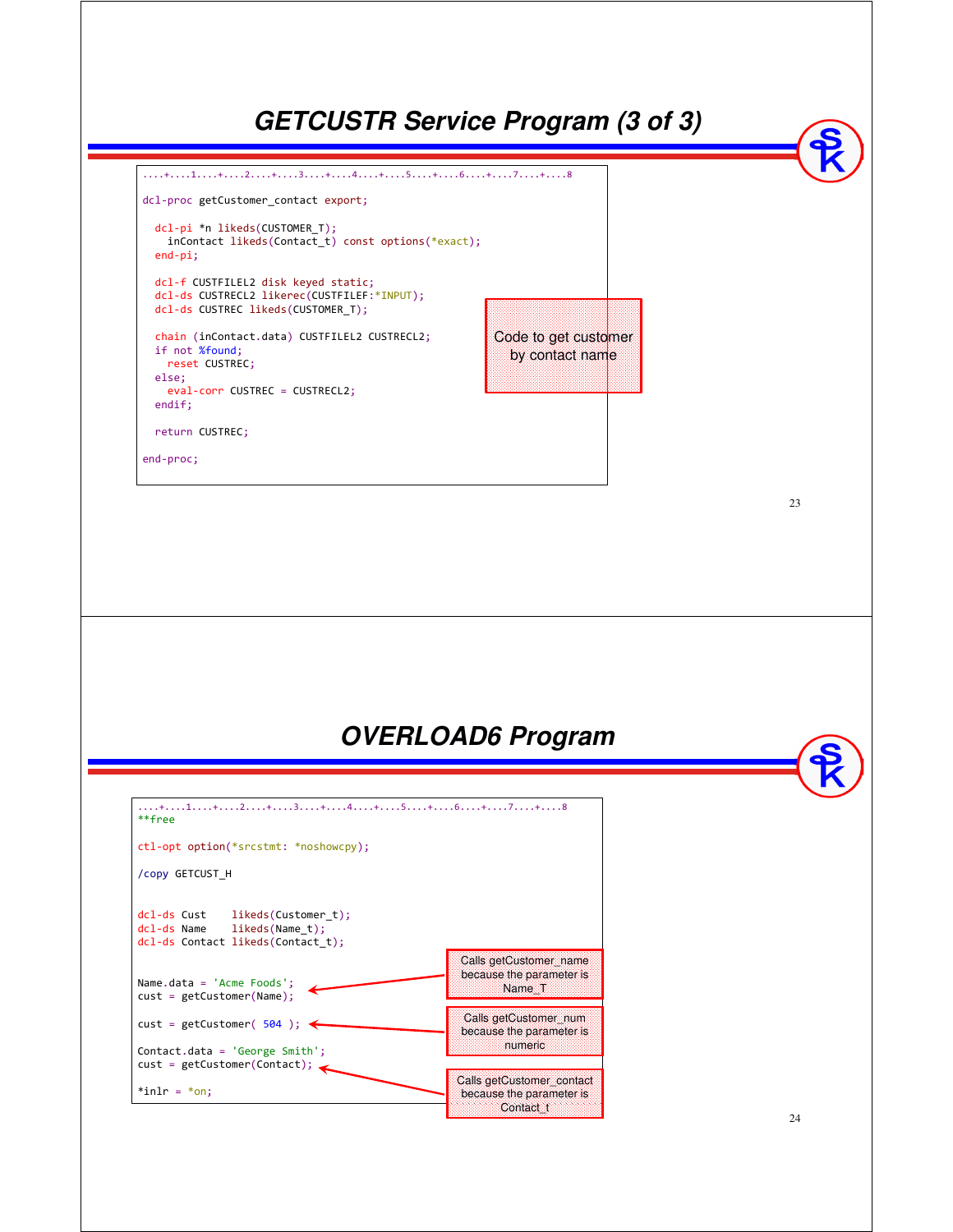### *Not Just for ILE Procedures*

The preceding examples have shown ILE subprocedures (both local and in a service program.)

Subprocedures are the most common place where overloading is used...

#### *... but OVERLOAD can be used for any type of prototype.*

- Procedures (with or without EXTPROC) as shown in earlier examples
- EXTPGM = external program (program calls)
- EXTPROC(\*JAVA) = calls to Java methods from RPG

*You can even mix different types of calls in one overload statement!*

#### The same rules apply:

- All must have the same return type (or no return value)
- RPG will try each one, and use the first one that's allowed

*Subprocedure / Program Mix (1 of 3)*

To demonstrate this, I'll do the following:

Create an overloaded prototype called CMDEXEC (Command Execute)

- 1. Able to call the IBM-supplied QCMDEXC API. (This is a program call)
- 2. If no length is provided, call a subprocedure that calculates the length, but then calls QCMDEXC. (Subprocedure call)

| $\ldots, \ldots, 1, \ldots, \ldots, 2, \ldots, \ldots, 3, \ldots, \ldots, 4, \ldots, \ldots, 5, \ldots, \ldots, 6, \ldots, \ldots, 7, \ldots, \ldots, 8$ |                                                 |  |
|----------------------------------------------------------------------------------------------------------------------------------------------------------|-------------------------------------------------|--|
| dcl-pr QCMDEXC ibm extpgm('QCMDEXC');<br>command char(32702) const;<br>length packed(15: 5) const;<br>igc char(3) const options(*nopass);                | <b>EXTPGM</b> means this is a<br>program call:  |  |
| $end-pr$ ;<br>dcl-pr CMDEXEC NoLen;<br>command varchar(32702) const;                                                                                     | Without EXTPGM, it is a<br>procedure call       |  |
| $end-pr;$<br>dcl-pr CMDEXEC OVERLOAD( OCMDEXC ibm<br>: CMDEXEC NoLen );                                                                                  | Both are used in one<br><b>OVERLOAD keyword</b> |  |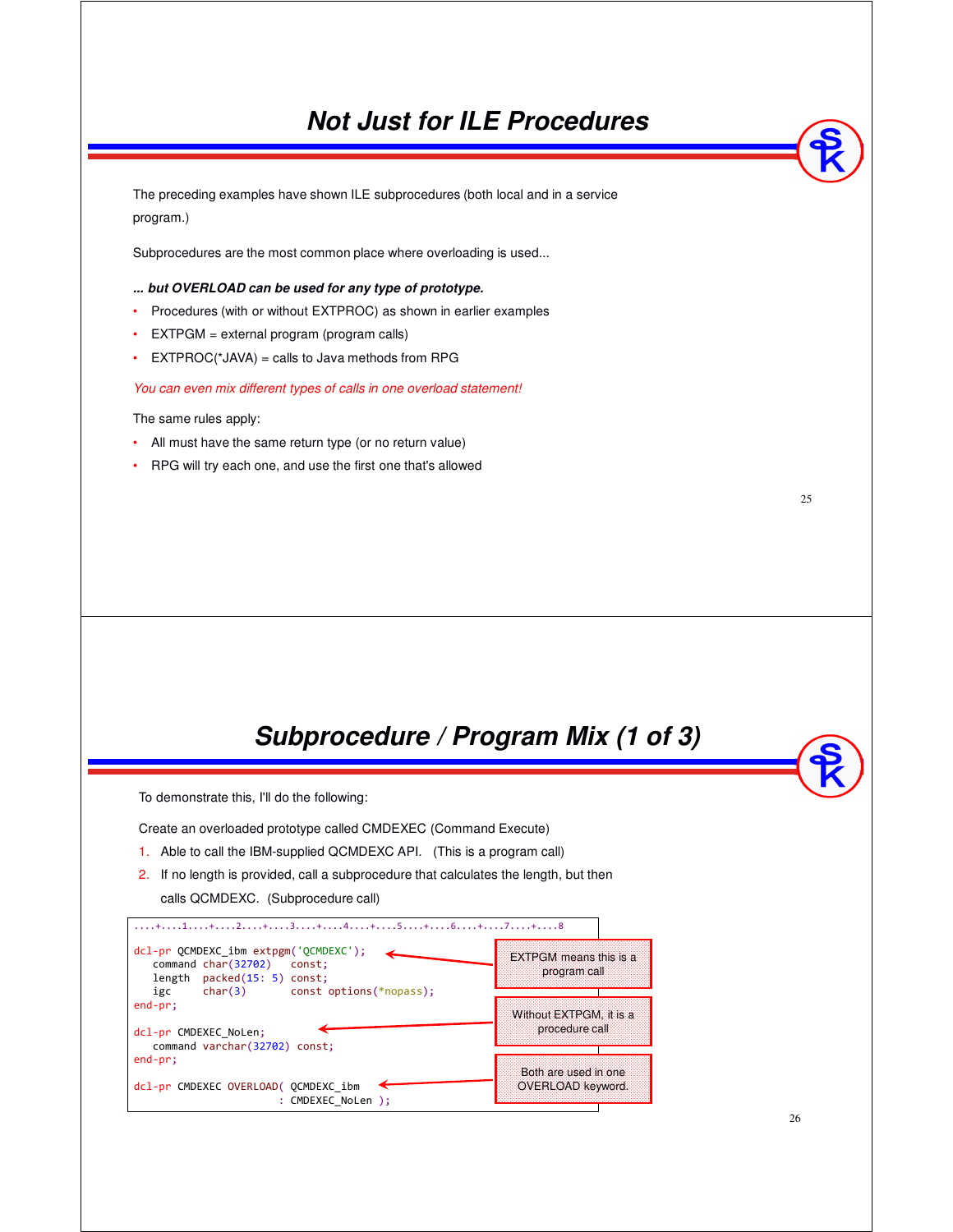

The preceding slide was a copy book named CMDEXEC\_H.

This is a code for the accompanying service program (for the subprocedure call)

| $\ldots, \ldots, 1, \ldots, +, \ldots, 2, \ldots, +, \ldots, 3, \ldots, +, \ldots, 4, \ldots, +, \ldots, 5, \ldots, +, \ldots, 6, \ldots, +, \ldots, 7, \ldots, +, \ldots, 8$<br>**free |
|-----------------------------------------------------------------------------------------------------------------------------------------------------------------------------------------|
| ctl-opt nomain option(*srcstmt);                                                                                                                                                        |
| /copy CMDEXEC H                                                                                                                                                                         |
| dcl-proc CMDEXEC NoLen export;                                                                                                                                                          |
| $dcl-pi *N;$<br>command varchar (32702) const;<br>$end-pi;$                                                                                                                             |
| OCMDEXC ibm( command: %len(command) );                                                                                                                                                  |
| end-proc;                                                                                                                                                                               |

27

### *Subprocedure / Program Mix (3 of 3)*

This program (I named it OVERLOAD7) calls the CMDEXC prototype:

- When a length is passed, it calls the IBM QCMDEXC
- Otherwise, calls the subprocedure to calculate the length.

....+....1....+....2....+....3....+....4....+....5....+....6....+....7....+....8 \*\*free ctl-opt option(\*srcstmt: \*noshowcpy); /copy CMDEXEC\_H dcl-s cmd varchar(500); cmd = 'DSPMSG QSYSOPR'; CMDEXEC(cmd: %len(cmd)); // calls standard API CMDEXEC('DSPMSG QSYSOPR'); // no length, so calls CMDEXEC\_NoLen  $*in1r = *on;$